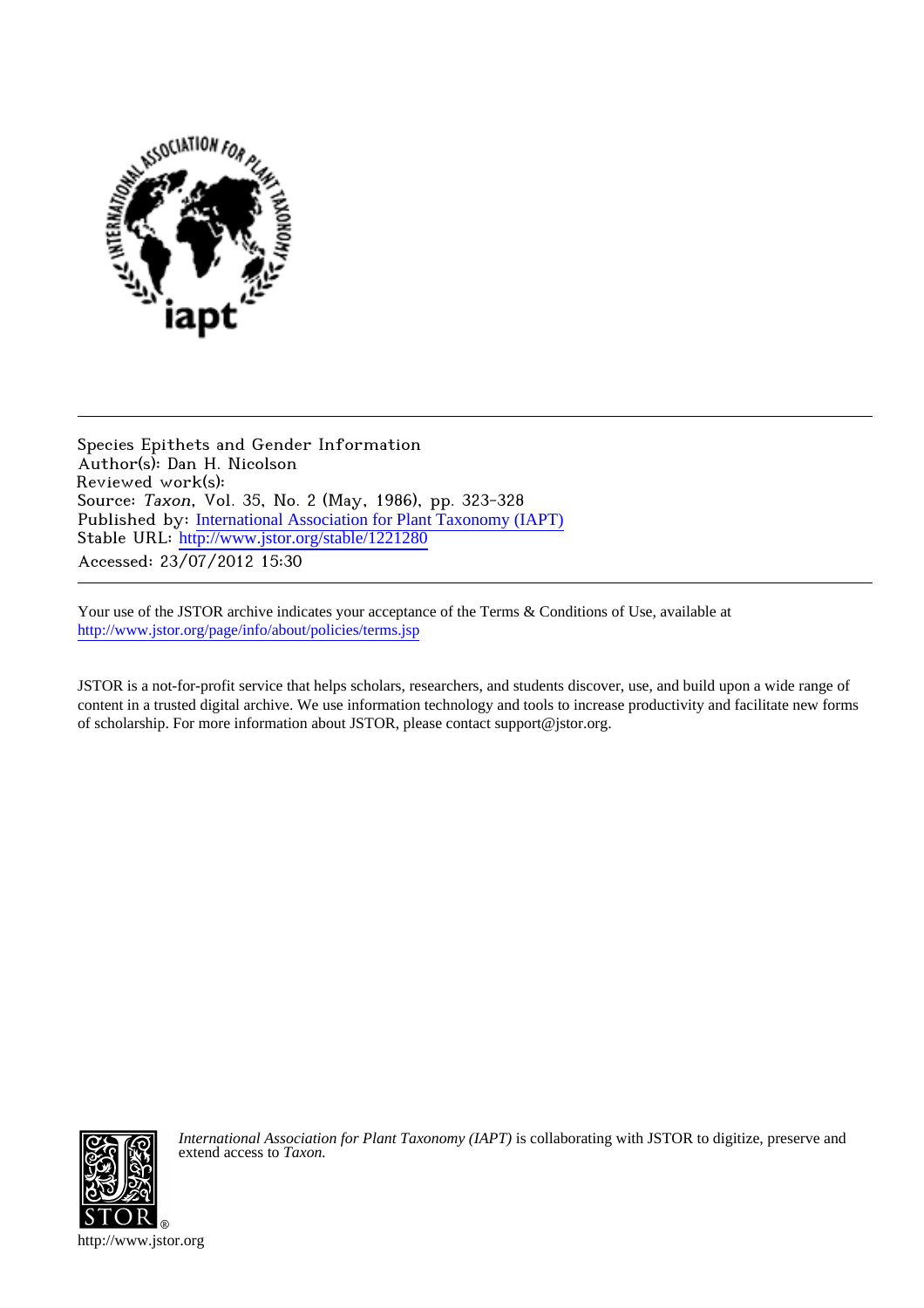Raynal, J. 1972. Notes cypérologiques: 17.—Révision des *Cladium* P. Browne s. lat. (Cyperaceae) **de Madagascar et des Mascareignes. Adansonia, ser. 2, 12: 103-112, 3 pl.** 

**Skerman, V. B. D., V. McGowan and P. H. A. Sneath. 1980. Approved lists of bacterial names. Int. Journ. Syst. Bact. 30: 225-420.** 

## **SPECIES EPITHETS AND GENDER INFORMATION**

**"Partes orationis quot sunt? Octo. Quae? Nomen pronomen verbum adverbium participium coniunctio praepositio interiecto." Donati De Partibus Orationis Ars Minor.** 

#### **Dan H. Nicolson'**

#### **Summary**

**Adjectives (including participles) and nouns are regularly used as species epithets. Nouns maintain their gender and are grammatically independent of the generic name but adjectives indicate the gender of the generic name to the extent they have three, two or only one ending(s) in nominative singular. Generalizations and exceptions are presented with examples.** 

**Early Latin grammars, such as the Ars Minor of Donatus (fl. 350 A.D.), the most commonly used grammar from 400 to 1500 A.D., treated nouns (nomina) as including substantives (nomina substantiva) and adjectives (nomina adjectiva). Eventually they came to be treated as different parts of speech.** 

**Article 23.5 of the International Code of Botanical Nomenclature provides that "The specific epithet, when adjectival in form and not used as a substantive, agrees grammatically with the generic name." This paper cannot deal with the complex, often controversial, problems of correct gender of generic names and deals only with gender information reflected by species (and infraspecific) epithets. When gender is cited, it appears as a single-letter abbreviation, i.e., m. (masculine), f. (feminine), and n. (neuter).** 

**Only three parts of speech are regularly used for species (or infraspecific) epithets: nouns (substantives), adjectives, and participles. Other parts of speech: pronouns, verbs, adverbs, conjunctions, prepositions, and interjections, are rarely used and, if used, should be treated as if they were nouns.** 

**1. Nouns. A noun (a substantive in the sense of the Code) is defined as "a word that is the name of a subject of discourse, as person, place, thing, quality, idea, or action." For purposes of botanical nomenclature, nouns may be divided into two kinds, proper nouns that name a particular being or thing and common nouns that name a class or group of beings or things, including abstractions. Proper nouns were commonly capitalized in early works and, under an option included in Rec. 73F. 1, may continue to be capitalized. For purposes of this paper, I use the tradition of capitalizing proper names and certain adjectives derived from proper names, thereby preserving some of the grammatical information carried by these epithets.** 

**Nouns maintain their own gender, number and case and, unlike adjectives and participles, do not concord with the gender, number and case of the generic name except by coincidence. Nouns appear either in nominative or genitive case and are grammatically referred to as 'nouns in apposition,' that is, as an adjunct term.** 

**1.1. Nouns in nominative: Nouns in nominative case are often proper, being former generic or vernacular names, e.g., Diospyros Ebenus, Aesculus Hippocastanum, and Dianthus Caryophyllus (former generic names, now the bases of family names), Zea Mays, Acacia Julibrissin, Nicotiana Tabacum (vernacular names).** 

**However, common nouns sometimes appear in nominative, e.g., Rubus amnicola (river dweller, m.), Lepidium arbuscula (little tree, f.) and Anthurium lancea (lance, f.). These common nouns are**  sometimes treated as adjectives, hence, Anthurium monticolum (instead of monticola, m.), Cheno**podium hybridum and Amaranthus hybridus (instead of hybrida, f.). In botanical Latin, either way is possible for such classical nouns and the assumption should be that a noun is meant (i.e., an epithet** 

<sup>&</sup>lt;sup>1</sup> Department of Botany NHB166, Smithsonian Institution, Washington, DC 20560, U.S.A. **MAY 1986** 323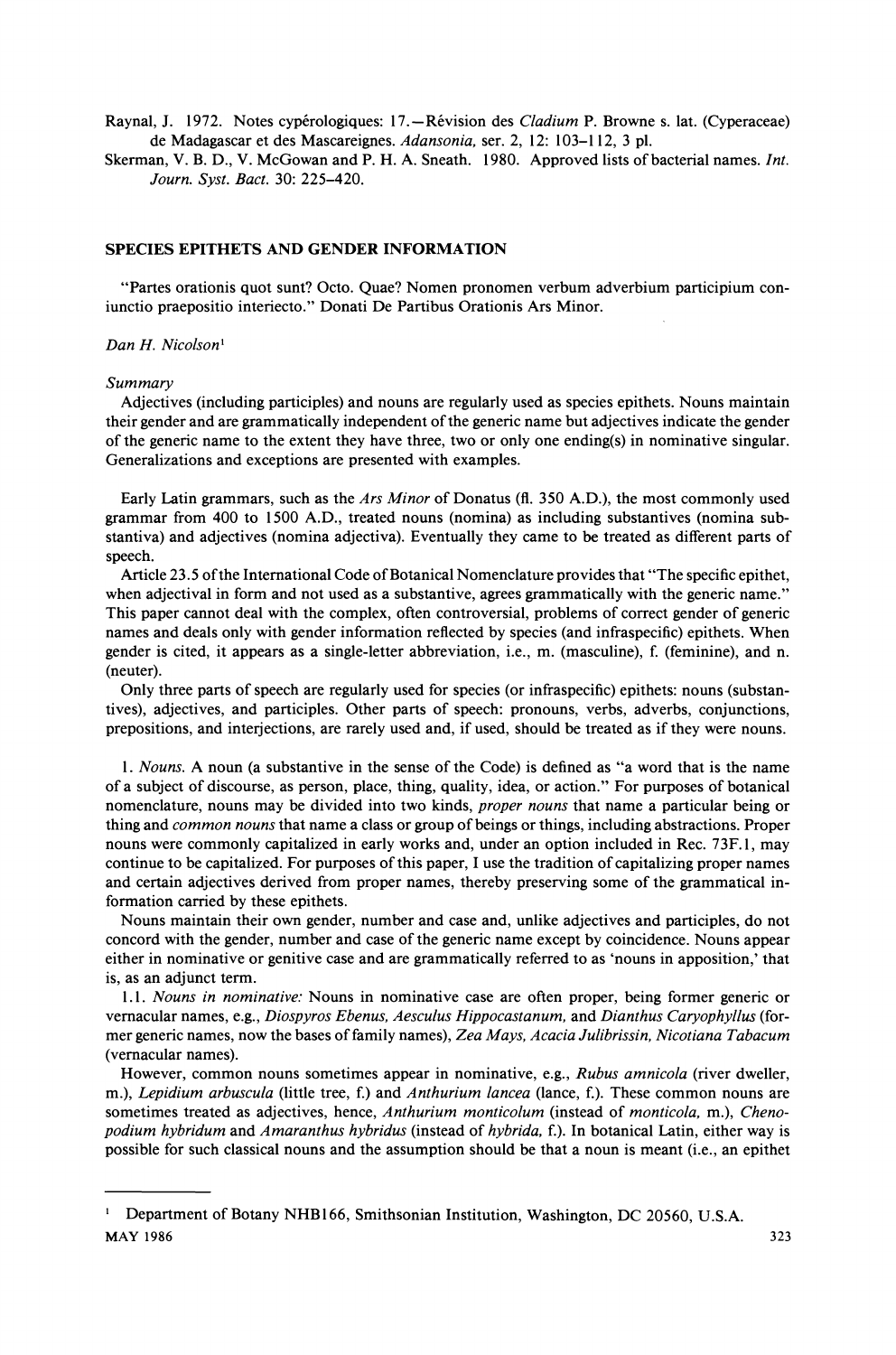**ending in -icola in a feminine genus should be assumed to be a noun) unless the first usage indicates that an adjective was intended, such as Anthurium monticolum.** 

**One case has provoked repeated correspondence, Panicum colonum L. (Syst. Nat. ed. 10, 870. 1759) and Echinochloa colona (L.) Link (Hort. Berol. 2: 209. 1833), both clearly using colonus, -a,-um as an adjective, although a few dictionaries indicate that it was a masculine noun. It should be treated as an adjective, indicated by the first (Linnaean) usage. Some dictionaries show that there was late usage of colonus, -a, -um as an adjective. Thus, the spellings originally used by the authors are correct as published.** 

**Doubts may also exist about compound and derivative words that end with classical nouns such as latifolium (folium, n.), leucosperma (sperma, n.), macrorrhiza (rhiza, f.), and melanoxylon (xylon, n.). In general, botanists regard such as adjectives (as done in Latin and Greek), but occasionally they appear as common nouns, e.g., Acacia melanoxylon (n. in f. genus), Anthurium lividispica, Anthurium cymbispatha (f. in n. genus). Usage of compound words as common nouns, rather than adjectives, borders on the pedantic but cannot be considered as incorrect (or correctable).** 

**The technique for deciding the question of whether an epithet (particularly a compound word) should be treated as a noun or an adjective differs in zoology and botany. In cases, such as Arum (n.) sagittifolium (folium, n.), there is uncertainty whether this should be treated as an adjective and agree with the generic name when transferred to feminine genus, i.e., Urospatha sagittifolia, or as a common noun, i.e., Urospatha sagittifolium. In most cases, a botanist will assume that an adjective is intended**  but a zoologist will assume that a common noun is intended. If the species epithet of Arum sagittifolium **is accepted as a noun (in apposition) the name is not easily translatable into English, being literally, 'Arum, the arrow-leaf.' Treatment as an adjective is easily translatable, 'the arrow-leaved Arum.'** 

**1.2. Nouns in genitive: Nouns in genitive case are probably more frequent than nouns in nominative, particularly those involving personal names, e.g., Hieracium Gronovii (2nd Decl., m., Gronovius), Allium Aaseae (1st Decl., f., of Hannah Aase), Ranunculus Chamissonis (3rd Decl., m., of Chamisso). Forms in plural, that is, named for more than one person, exist, e.g., Artemisia Verlotiorum (2nd Decl., m., of the Verlot brothers) and, presumably, in feminine (-arum). Those interested in latinization of personal names are referred to Nicolson (1974).** 

**Workers dealing with parasitic plants will also see the use of nouns in genitive which are based on the name of the host, e.g., Gleosporium Balsameae (of Abies Balsamea), Puccinia Chrysanthemi (of Chrysanthemum), and Phyllosticta Hamamelidis (of Hamamelis).** 

**Other usage of nouns in genitive refer to plants of a particular habitat, place, or people, e.g., Briza tectorum (of the roofs, tectum), Randia dumetorum (of the thickets, dumetum), Acacia Saharae (of the Sahara), Saccharum officinarum (of the shops, officina), Artistida Adscensionis (of Ascension Island), Euphorbia antiquorum (of the ancients, antiquus), Dipsacus fullonum (of the fullers, fullo).** 

**1.3. Phrase names: There is another class of specific epithets that function as nouns, phrase names that can include other parts of speech such as verbs, pronouns, adverbs, prepositions, etc., e.g., Nyctanthes arbor-tristis (tree of sadness), Aster Novi-Angliae (of New England), Elymus caput-Medusae (head of Medusa), Adiantum capillus- Veneris (hair of Venus), Crataegus crus-galli (leg of cock, i.e., spurred), Impatiens noli-tangere (be unwilling to touch), Cyanea noli-me-tangere (be unwilling to touch me, touch-me-not). These extraordinarily evocative epithets (the last two constituting complete sentences) are monuments to a time when grounding in Latin was the property of every educated person.** 

**2. Participles: A participle is a part of speech partaking of all the functions and characteristics of an adjective and a verb, the latter permitting distinctions of time (past, present and future):** 

**2.1. Present, active participles, distinguished by ending in -ans or -ens (translatable as -ing), are**  functionally identical to one-ending adjectives, discussed below. Examples include *scandens* (climbing), **nutans (nodding), and fragrans (sweet smelling).** 

**2.2. Past, passive participles, distinguished by ending in -(a)tus, -(a)ta, -(a)tum (translatable as -ed or in past tense), are functionally identical to three-ending adjectives, discussed below. Examples include apertus (opened), erectus (erect), and notatus (marked). A distinction is sometimes made between words derived directly from verbs (as used above) and those from nouns, e.g., ovatus from ovum (egg) and cristatus from crista (crest), but this has no importance for epithets, although the latter more commonly appear as epithets and the former more commonly appear in descriptions or diagnoses.** 

**2.3. Future, passive participles (or gerundives), distinguished by ending in -andus or -endus (-a, -um), carry a sense of obligation, e.g., conservandus (to be conserved), addendus (to be added), memorandus (to be remembered), agendus (to be acted upon). Some are used as nouns (gerunds), in**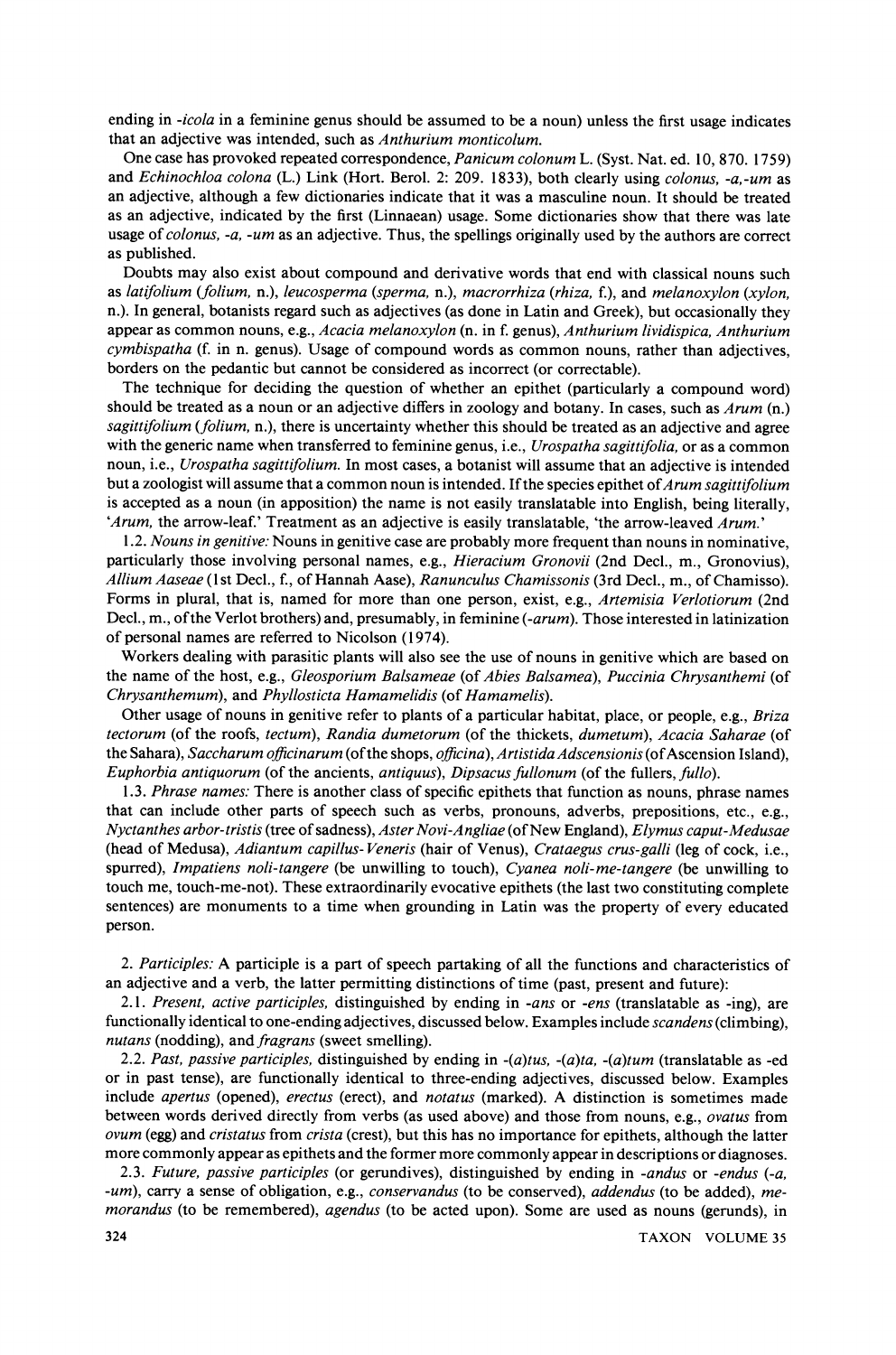**plural (agenda, things to be acted upon) or singular (memorandum, a thing to be remembered). Future participles rarely appear as epithets.** 

**3. Adjectives (here including participles): An adjective is a part of speech that modifies a noun. In plant names an adjectival epithet must concord (grammatically agree) with the genetic name in gender,**  number, and case. Most authors write in modern languages and plant names appear in their dictionary **form, nominative singular. For questions about handling adjectival epithets when writing in Latin, see Steam (1973) or a Latin grammar.** 

**Latin dictionaries discriminate between three kinds of adjectives according to the number of endings associated with the three genders in nominative singular. By convention, the first cited is masculine (m.), the second is feminine (f.) and the third is neuter (n.).** 

**The endings associated with the three basic kinds of adjectives are also used for nouns, especially a problem in dealing with one-ending adjectives. The method for distinguishing an adjective from a noun in a dictionary is discussed below under one-ending adjectives but applies to all.** 

**Three-ending adjectives appear in dictionaries in the format of the entire word in masculine, plus the terminations for feminine and neuter, thus "pilosus, -a, -ur" (pilose) is an abbreviation for pilosus (m.), pilosa (f.) and pilosum (n.). Three-ending adjectives usually end in -us, -a, -um (see below for exceptions and exceptions to exceptions).** 

**Two-ending adjectives appear in dictionaries in the format of the entire word as it is in masculine and feminine, plus the termination for neuter, thus "viridis, -e" (green) is an abbreviation for viridis (m.), viridis (f.) and viride (n.). Two-ending adjectives usually end in -is, -e or, less frequently, -os, -on (see below for exceptions and exceptions to exceptions).** 

**One-ending adjectives appear in dictionaries in a slightly different format, the entire word as it would be for masculine, feminine and neuter, plus the inflection for genitive singular that is, normally, preceded by the final letter(s) of the stem, thus "simplex, -icis" (simple) is an abbreviation of simplex (m.), simplex (f.), simplex (n.) with simplicis as the genitive singular for all genders. This format for one-ending adjectives can be confused with the format used for nouns. However, in dictionaries, nouns always appear with a gender designation, m., f., n. or c. and adjectives never appear with a designated gender. Common gender (c.) refers to nouns which can be used in masculine or feminine, e.g., canis (dog) can refer to a male or female dog. One-ending adjectives commonly end with -es, -ns, -ys, -x and, rarely -ar, -or, etc. (see below for exceptions).** 

**The above paragraphs listed endings normally associated with genders of the three kinds of adjectives. To restate (ignoring exceptions and irregularities, discussed below), adjectives ending in -us, -a, and -um (three endings) reflect (make clear) all three genders, adjectives ending in -is, -e or -os, -on (twoending adjectives) reflect (make clear) only neuter gender, and adjectives ending in -es, -ns, -ys, -x, -ar, or -or, etc. (one-ending) reflect (make clear) no gender. With this information, the reader can correctly interpret and modify gender for more than 90% of adjectival epithets in common use. The reader now knows more than the author did when he published Filarum (n.) manserichensis (m. or f.), instead of Filarum manserichense (n.).** 

**3.1. Exceptional three-ending adjectives with -er in masculine: Some adjectives with -er in masculine use -(e)ra and -(e)rum for feminine and neuter while others use -ris and -rum for feminine and neuter.**  The latter, although classically using -er in masculine, now is usually treated with -ris (m. and f.) and **-re (n.).** 

**3.1.1. Masculine in -er (-er, -(e)ra, -(e)rum): If you assume that glabra (f.) and glabrum (n.) or aspera (f.) and asperum (n.) are typical three-ending adjectives and form 'glabrus' or 'asperus' in masculine you are wrong, they are glaber or asper in masculine. By the same token, it is an error to assume that masculine glaber or asper become feminine 'glabera' or 'aspera' and neuter 'glaberum' or 'asperum.'**  Some adjectives with masculine in *-er* retain the *-e-* in other genders (ending in *-ifer* or *-iger*, *lacer*) **but most do not (integer, pulcher, ruber, scaber).** 

**3.1.2. Masculine in -er (-er, -ris, -re; -ris, -re): Other adjectives with masculine -er use the usual**  two-ending forms (-ris, f. and -re, n.) but, sometimes (classically), -er for masculine. The ones occa**sionally used as epithets are paluster (of swamps), lacuster (of lakes), campester (of fields), silvester (of forests), terrester (of earth) and acer (bitter). These few adjectives, essentially irregular three-ending adjectives in classical Latin, have become regular two-ending adjectives in botanical Latin. Hence Linnaeus formed Scirpus (m.) palustris, rather than classically correct S. paluster (see Steam, p. 95, 1973). Nonetheless, a few classically oriented botanists used masculines in -er and the rest of us must remember that they end in -ris and -re in feminine and neuter, not -ra and -rum, as expected for threeending adjectives with -er in masculine.**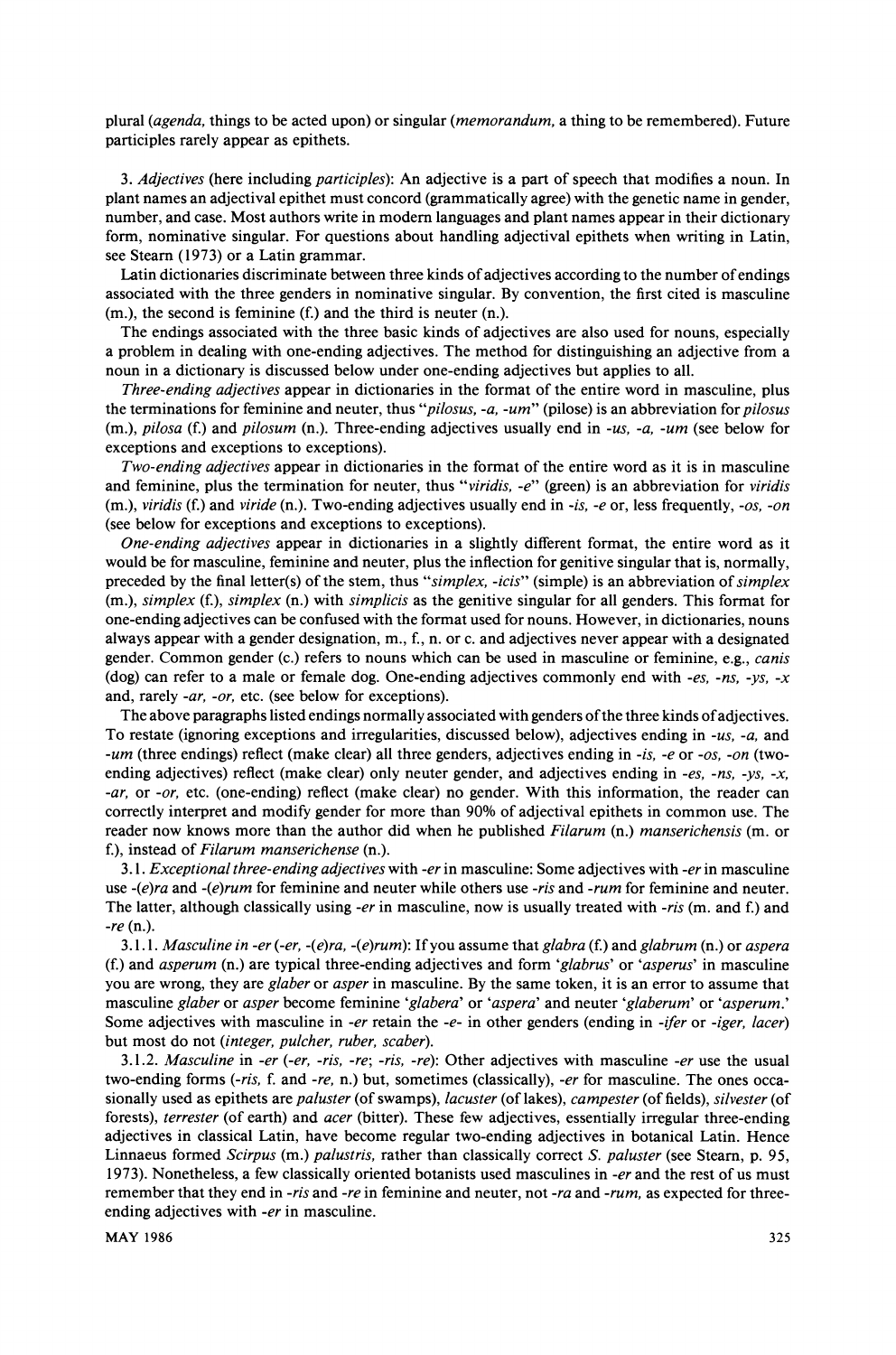**3.2. Comparative degree (-(i)or, -(i)us): Adjectives appear in three degrees, positive (usual), comparative (indicating more), and superlative (indicating the most). In English we say 'tall' (positive), 'taller' (comparative) and 'tallest' (superlative), commonly adding -er for comparative degree and -est for superlative degree. Romans commonly formed superlative by adding -issimus, -a, -ur (more rarely -errimus or -illimus, -a, -um), creating a regular three-ending form that gives no problems. A few adjectives have irregularly formed comparative and superlative aspects, such as parvus (positive), minor (comparative) and minimus (superlative) and Steam (1973, p. 100) should be consulted for other examples.** 

**3.2.1. (-ior, -ius): To form comparative degree Romans commonly added -ior (m. and f.) and -ius (n.), forming an irregular two-ending form, hence altior (m. and f.), altius (n.) (taller) from altus (tall). The trick for coping with this irregularity is to remember that most adjectives in comparative degree end in -ior or -ius and handle their gender modification accordingly, not as you normally do with three-ending adjectives ending in -us (or one-ending adjectives ending in -or). Hence Masculinus tenuior (thinner) becomes Feminina tenuior or Neutrum tenuius. By the same token, Neutrum altius does not become Feminina altia but becomes F. altior.** 

**Unfortunately, not all adjectives ending in -ius are necessarily neuter in comparative degree, e.g., dubius, -a, -um, although most are.** 

**3.2.2 (-or, -us). The problems with comparative degree do not end with learning to cope with -ior, -ius because a few simply end with -or, -us. They must be memorized but knowing them will avoid a pitfall that has trapped many. They are masculine and feminine major (larger) and minor (smaller) with neuter majus and minus. Another is pejor (worse), rarely used as an epithet and preferably spelled peior. The Linnaean binomials Tropaeolum majus (n.) and T. minus may look 'queer' but they are correct. Authors have formed binomials such as Neutrum 'major' or N. 'minor' but this is an error of gender concordance and they must be corrected to N. majus and N. minus.** 

**3.3. Irregular one-ending adjectives: A few adjectives, all appearances to the contrary, are one-ending adjectives. Fortunately they are rarely used as epithets but one may meet uber (fertile, as Betula uber),**  puber (pubescent, as *Alocasia puber*), or *vetus* (old). Temptation to treat these exceptions as three**ending adjectives must be resisted.** 

**3.4. Greek adjectives (-os, -on): There is a special problem with adjectival epithets in Greek form and how to modify their gender. Some years ago, Dr. L. A. S. Johnson (Sydney) brought this problem to my attention in connection with the transfer of Arum (n.) macrorrhizon to Alocasia (f.), advocating that A. macrorrhizos was correct and A. macrorrhiza was not. There is no doubt that the Linnaean usage is adjectival because the Greek noun for root (rhiza) is feminine. I resisted his conclusion, trusting that some solution would appear that satisfied the apparently incompatible virtues of consistency (simplicity) and no disturbance of usage. After much soul-searching, I conclude he is correct and that they should be treated as two-ending adjectives with -os (f. and m.) and -on (n.). It is appropriate to review the facts.** 

Greeks commonly used a two-ending format for compounds with -os (m. and f.) and -on (n.). **Linnaeus occasionally used this two-ending format, thus Astragalus glycyphyllos (m.), Convolvulus pentanthos (m.), Lichen polyrrhizos (m.), Festuca myuros (f.), Gleditsia triacanthos (f.), Ophrys monophyllos (f.), Tilia pentaphyllos (f.), Veronica triphyllos (f.), Arum macrorrhizon (n.), Cneorum tricoccon (n.).** 

**Following this Greek (and Linnaean) usage, Arum macrorrhizon (n.) becomes Alocasia macrorrhizos (f., not A. macrorrhiza), Convolvulus pentanthos (m.) becomes Jacquemontia pentanthos (f., not J. pentantha), and Ophrys monophyllos (f.) becomes Malaxis monophyllos (f., not M. monophylla). In these three cases the transferring authors used the Latin -a form, not the Greek -os form.** 

**At this point it is necessary to point out conventions used by the Romans when dealing with words of Greek origin. In many cases, Greek words had not 'naturalized' into Latin and writers simply recorded these as direct transliterations from Greek. In other cases, with the passage of time, Greek words 'naturalized' into Latin and in such cases, the Romans transcribed them with Latin ('native') inflections that were comparable to the Greek inflections. An example is provided by Greek First Declension words that ended in eta. In 'unnaturalized' transcription these appear in Latin ending in -e (spathe, Typhe) but in 'naturalized' transcription they took the 'native' ending in -a (spatha, Typha).** 

One might expect that Greek 2-ending adjectives ending in -*os*, -*on* would 'naturalize' to the Latin **2-ending adjectives ending in -is, -e. This did happen at least once, Greek acaulos, -on became botanical**  Latin acaulis, -e. However, the Romans 'naturalized' Greek neuter nouns ending in -on to -um and Greek masculine nouns ending in -os to -us. Thus, when they applied the same convention to Greek **adjectives they 'naturalized' the Greek feminine adjectives in -os to -a. The result is that 'naturalization'**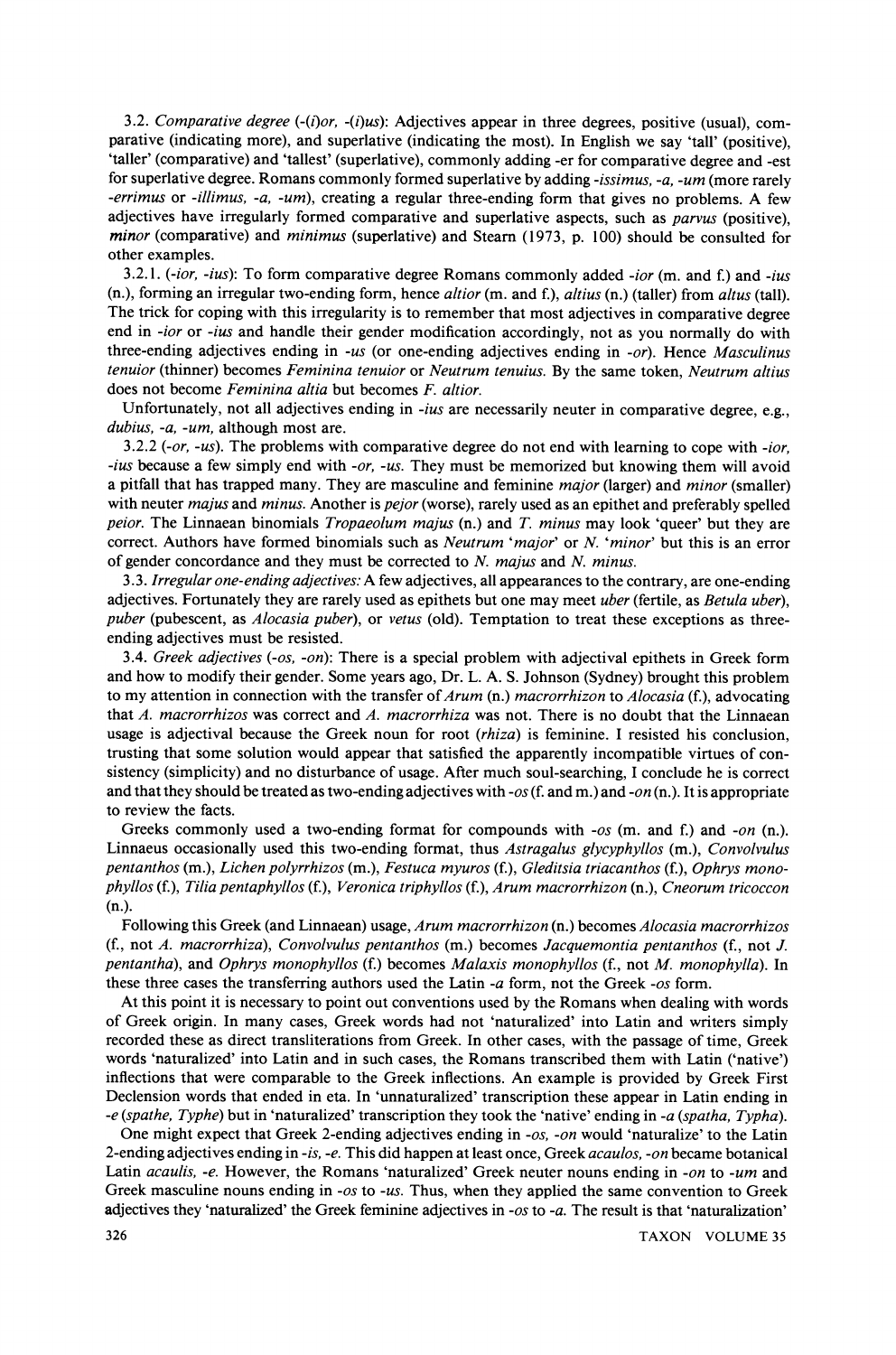**of Greek two-ending adjectives from -os, -on tended to lead to Latin three-ending adjectives in -us, a, -um, thus Greek macrorrhizos, -on usually became botanical macrorrhizus, -a, -um and Greek monophyllos, -on became monophyllus, -a, -um, etc.** 

**The two conventions, transliteration as 2-ending -os, -on and transcription as 3-ending -us, -a, -um led to inconsistency in botanical Latin. Steam (1973, p. 264) recommends transcription, "It is, accordingly, a simplifying procedure when adopting Greek adjectives as botanical epithets to give them**  the Latin endings -us  $(m.)$ , -a  $(f.)$ , -um  $(n.)$ . Thus *platyphyllos*  $(m.$  and  $f.)$ , -on  $(n.)$  becomes *platyphyllus*, **-a, -ur." In the next paragraph, he says, "However, an adjectival epithet published with a Greek ending (transliteration) should keep in agreement with the gender of the generic name with which it is associated, e.g., acaulos (m., f.), acaulon (n.)."** 

**After much thought I have concluded that Steam's position should be accepted. Authors, when selecting an epithet for a new species and, having decided on a Greek adjective with two-endings (-os, -on), should shift to the three-ending format (-us, -a, -um). However, when dealing with an existing epithet using the transliterated Greek two-ending format (-os, -on), subsequent workers should maintain the original author's choice, maintaining the two-ending (-os, -on) format in making transfers or gender corrections.** 

**The judgement whether an adjective (agreeing with the generic name) or a substantive, i.e., common noun (gender independent of generic name) depends on whether the epithet can be seen as agreeing in gender with the generic name (adjectival for botanists but substantive for zoologists) or disagreeing with the generic name (substantive or common noun).** 

**Ex. 1: Dendrobium microchilos Dalz. (Hooker's J. Bot. Kew Gard. Misc. 3: 345. 1851) is correct as published. Greek cheilos is neuter but a neuter adjective based on it would have been 'microchilon.' Therefore microchilos must be understood as a neuter substantive epithet. The transfer, Eria microchilos (Dalz.) Lindl. (J. Linn. Soc. Bot. 3: 47. 1858), is correct as published.** 

**Ex. 2: Fagraea pachyclados K. Schum. (in Schum. and Lauterb., Nachtr. Fl. Deutsch. Siidsee 349. 1905) is correct as published. Since pachyclados can be interpreted as adjectival (f.) in agreement Fagraea (f.), botanists will interpret the epithet as a feminine adjective. The transfer, Mastixiodendron pachycladon (K. Schum.) Melch. (Bot. Jahrb. 60: 168. 1925, 'pachyclados'), requires correction from 'pachyclados' to neuter pachycladon, as correctly cited by A. C. Smith (J. Arnold Arb. 26: 109. 1945).** 

|                    | Masculine        | Feminine         | Neuter               | Examples              |
|--------------------|------------------|------------------|----------------------|-----------------------|
| 3-ending           | $- u s^{1,2}$    | -a               | -um                  | pilosus, longus       |
| 3-ending           | $-er3$           | -era             | -erum                | florifer, asper       |
| 3-ending           | $-er3$           | -ra              | -rum                 | glaber, ruber, niger  |
| $2$ -ending        | $-is^3$          | $-i s3$          | $-e^3$               | brevis, silvestris    |
| 2-ending (Greek)   | $-OS4$           | $-OS4$           | $-On4$               | macrorrhizos          |
| 2-ending (compar.) | $-ior^2$         | $-10r^2$         | $-ius^{1,2}$         | altior, longior       |
| 1-ending           | $-ar$ , $-or^2$  | $-ar$ , $-or^2$  | $-ar$ $-or^2$        | par, bicolor          |
| l-ending           | $-es, -ns, -ps,$ | $-es. -ns. -ps.$ | $-es, -ns, -ps,$     | teres, repens, anceps |
|                    | $-rs, -ys, -x$   | $-rs, -ys, -x$   | $-rs$ , $-ys$ , $-x$ | simplex               |

**Table 1. Adjectival endings by gender with examples.** 

 $\frac{1}{1}$  Not all adjectives ending in -us have three-endings: The ending -us can also be neuter in comparative **degree, e.g., altius and minus. Vetus (old) is an exceptional one-ending adjective.** 

**<sup>2</sup>Although most adjectives in comparative degree end in -ior, -ius, two exceptions must be learned, major, majus and minor, minus. Some adjectives (as dubius) are not in comparative degree but are regular three-ending adjectives in positive degree. Note that -or can also indicate a one-ending adjective, as bicolor.** 

<sup>3</sup> Not all adjectives ending with -er in masculine take -era (f.) and -erum (n.). A number drop the **-e-, thus glaber, glabra, glabrum. A small group classically had -er for masculine (as acer, paluster, campester, silvester, terrester, lacuster etc.) but botanical usage generally uses masculine -is (as acris, palustris, campestris etc.) and they function as two-ending adjectives in -ris, -re. Finally, uber and puber are exceptional one-ending adjectives.** 

**<sup>4</sup>Greek two-ending adjectives ending in -os, -on should be accepted as originally published and transfers made or corrected accordingly. However, when creating a new epithet, conversion of Greek two-ending adjectives to Latin three-ending adjectives (-us, -a, -um) is recommended.**